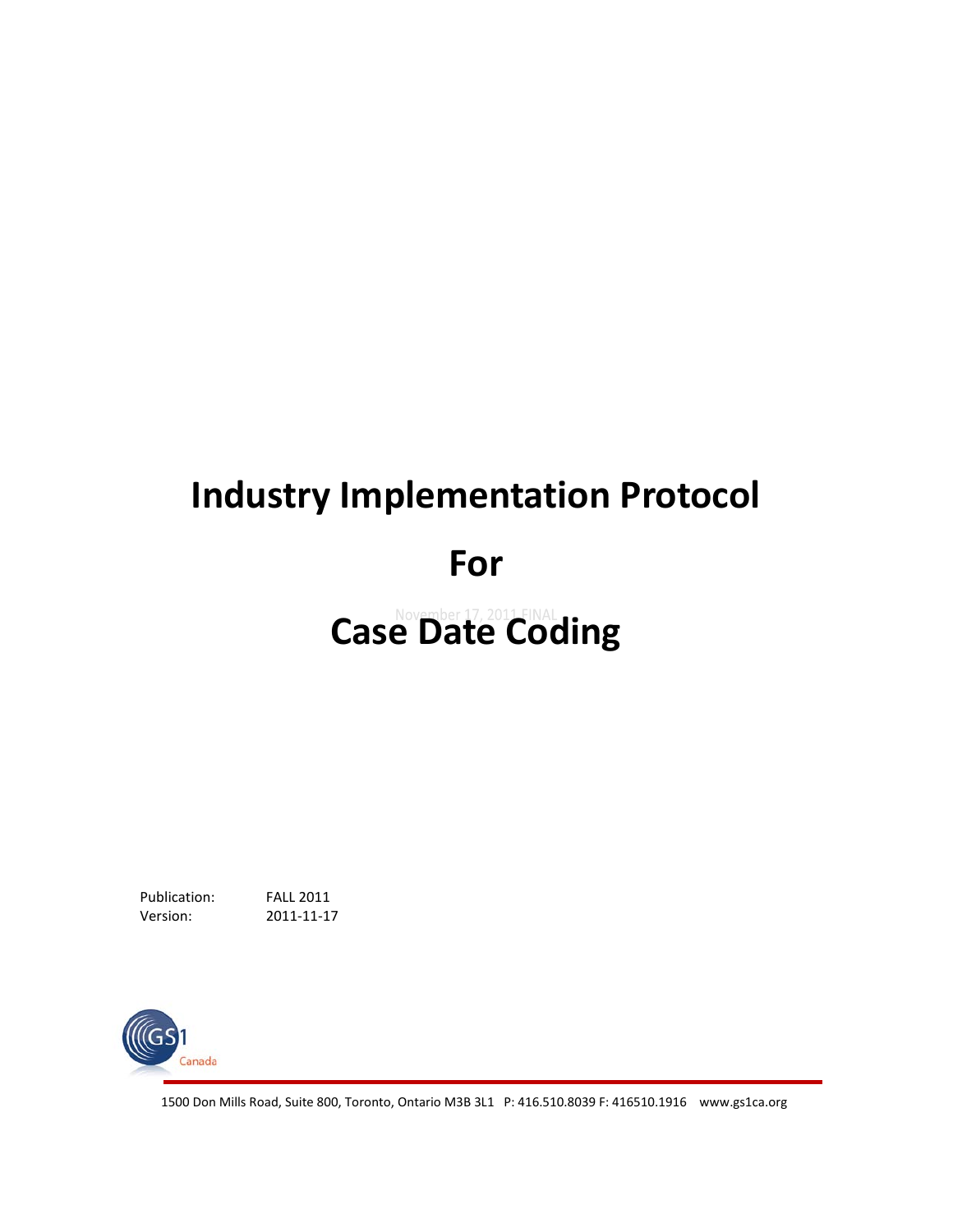# **TABLE OF CONTENTS**

# **2011 FALL**

| $\mathbf{1}$            |                                                                                                                                                                                                                               |
|-------------------------|-------------------------------------------------------------------------------------------------------------------------------------------------------------------------------------------------------------------------------|
| $\overline{2}$          |                                                                                                                                                                                                                               |
|                         |                                                                                                                                                                                                                               |
|                         |                                                                                                                                                                                                                               |
|                         |                                                                                                                                                                                                                               |
| $\overline{\mathbf{3}}$ |                                                                                                                                                                                                                               |
|                         |                                                                                                                                                                                                                               |
|                         | $3.2^{\circ}$                                                                                                                                                                                                                 |
|                         | 3.3 Machine-readable date information and review and the material material material states and all the material states and states and states and states and states and states and states and states and states and states and |
| 4                       |                                                                                                                                                                                                                               |
| 5                       |                                                                                                                                                                                                                               |
| 6                       |                                                                                                                                                                                                                               |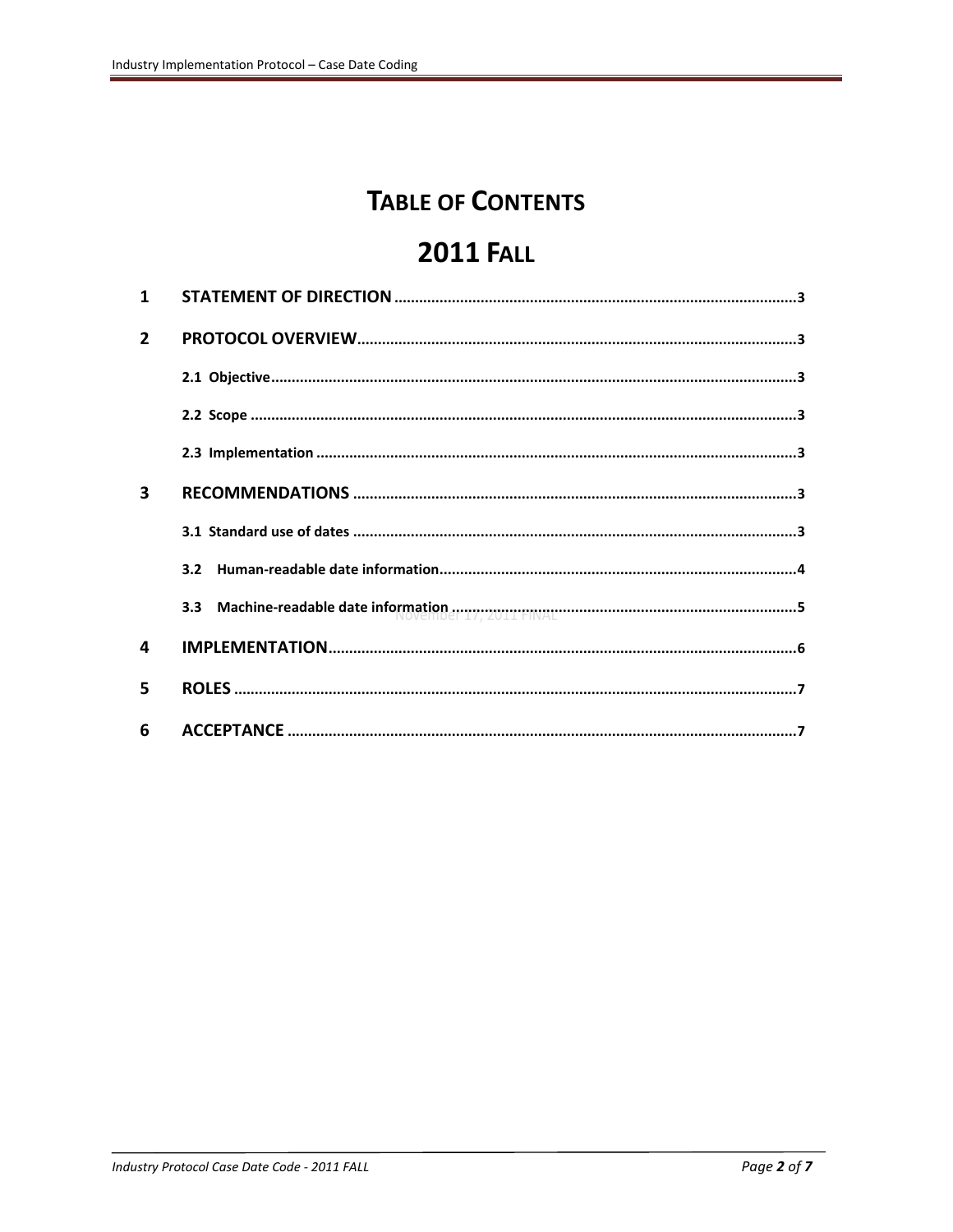#### <span id="page-2-0"></span>**1 STATEMENT OF DIRECTION**

This Protocol outlines how the industry in Canada intends to optimize product freshness through improved stock rotation. This will be accomplished by standardizing the use of date information on product cases. The approach is consistent with the industry's desire to enable supply chain process improvement through adoption of recognized (GS1) global standards.

# <span id="page-2-2"></span><span id="page-2-1"></span>**2 PROTOCOL OVERVIEW**

#### **2.1 Objective**

This protocol reflects the industry's agreement to adopt standard marking and communication of date information on cases. This includes human and machine readable formats, consistent with GS1 standards.

#### <span id="page-2-3"></span>**2.2 Scope**

The scope includes all cases of frozen and dairy categories. The Protocol may be expanded in the future to include additional categories.

#### <span id="page-2-4"></span>**2.3 Implementation**

The protocol identifies when individual trading partners may begin adopting these standards.

Implementation at a company level however, remains voluntary.

#### <span id="page-2-6"></span><span id="page-2-5"></span>**3 RECOMMENDATIONS**

#### **3.1 Standard use of dates**

Optimum rotation of case product requires visibility to best before or expiration dates. Manufacturers should follow a common format when expressing either best before or expiration date on all case products that are within the scope of this protocol.

The industry will adopt the GS1 global definitions for best before and expiration dates.

<span id="page-2-7"></span>

|                        | <b>Expression</b>   | <b>Definition</b>                                                                                                |
|------------------------|---------------------|------------------------------------------------------------------------------------------------------------------|
| Best Before Date       |                     | The ideal consumption or best effective use date of a<br>product. It is a statement about quality.               |
| <b>Expiration Date</b> | trade item context. | The date that determines the limit of consumption or use<br>of a product. Its meaning is determined based on the |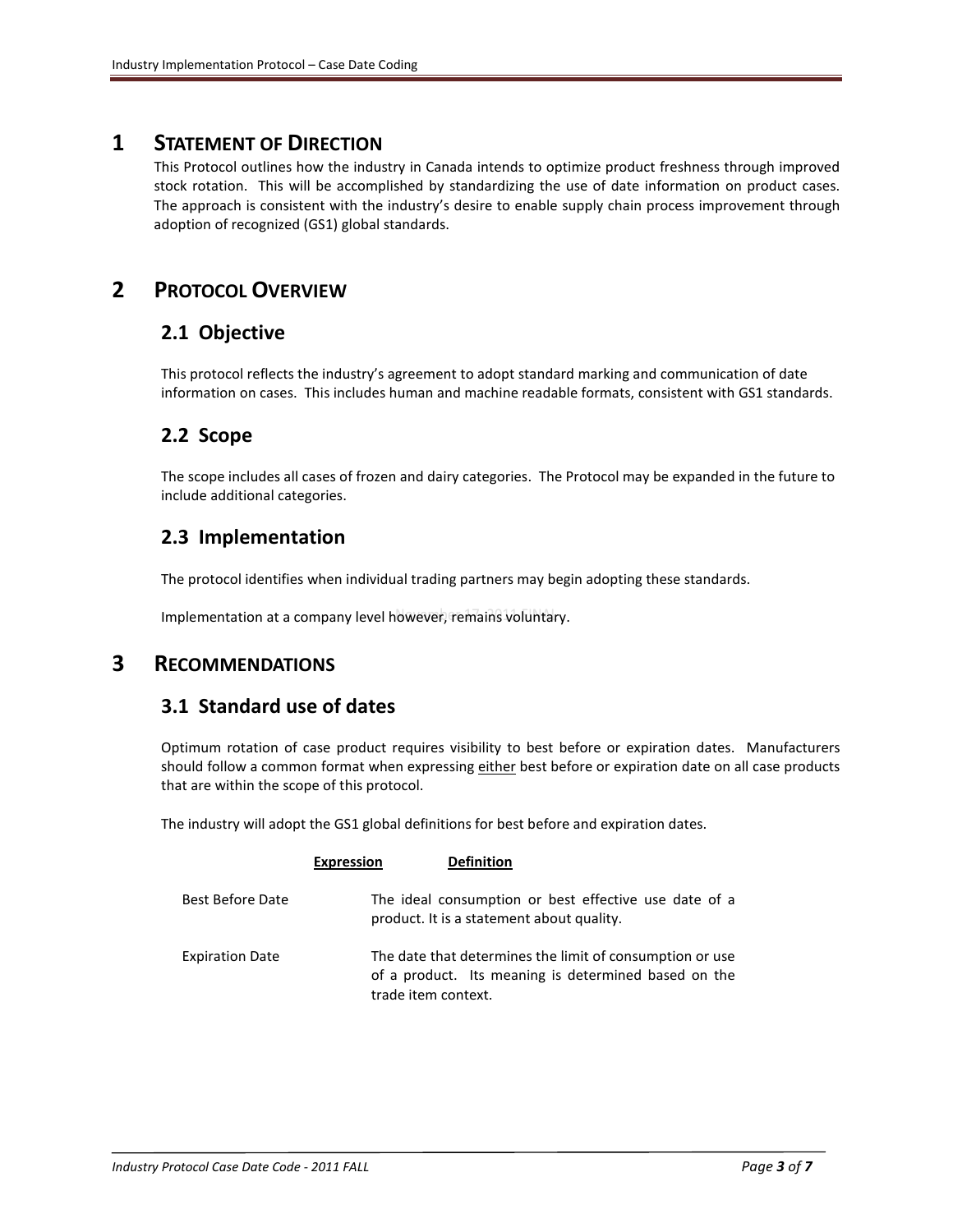## **3.2 Human-readable date information**

All trading partners will adopt a standard format for expressing human-readable (i.e. printed) date information. This information is comprised of three parts.

Part 1 Date Type – What Type of date is being communicated

The date type can be one of the following:

- Best Before
- Best Before / Meilleur Avant
- Expiration

Part 2 Date Format – How to Read the date

This is always **YYYY-MM-DD**

Part 3 Date – the date

The global Standard for expressing human readable (printed) date is YYYY-MM-DD

- $YYYY$  = four-digit year
- MM  $=$  two-digit month
- $\bullet$  DD = two-digit day of month

Example - December 8, 2008 is expressed as:

Best Before YYYY-MM-DD 2008-12-08 or Best Before / Meilleur Avant YYYY-MM-DD 2008-12-08 or Expiration YYYY-MM-DD 2008-12-08

All trading partners should remain aware that Food and Drug Regulations (Section B.01.007) prescribe the date format required for product that can be offered for sale at retail. Where case product may be sold at retail, all consumer labelling regulations apply.

The Canadian Food Inspection Agency has provided an interpretation of the regulations. This letter is available at: [CFIA Communication](http://www.gs1ca.org/files/Case_Date_Code_-_CFIA_Communication_201011.pdf)

Details about consumer labelling are provided on-line by the CFIA: <http://www.inspection.gc.ca/english/toce.shtml>

- **Note 1** Abbreviations may be used in exceptional circumstances (e.g. where case/package print space is limited). Where necessary, the following abbreviations can be used
	- BB Y-M-D (e.g. BB Y-M-D 2008-12-08) or
	- BB/MA Y-M-D (e.g. BB/MA Y-M-D 2008-12-08) or
	- EXP Y-M-D (e.g. EXP Y-M-D 2008-12-08)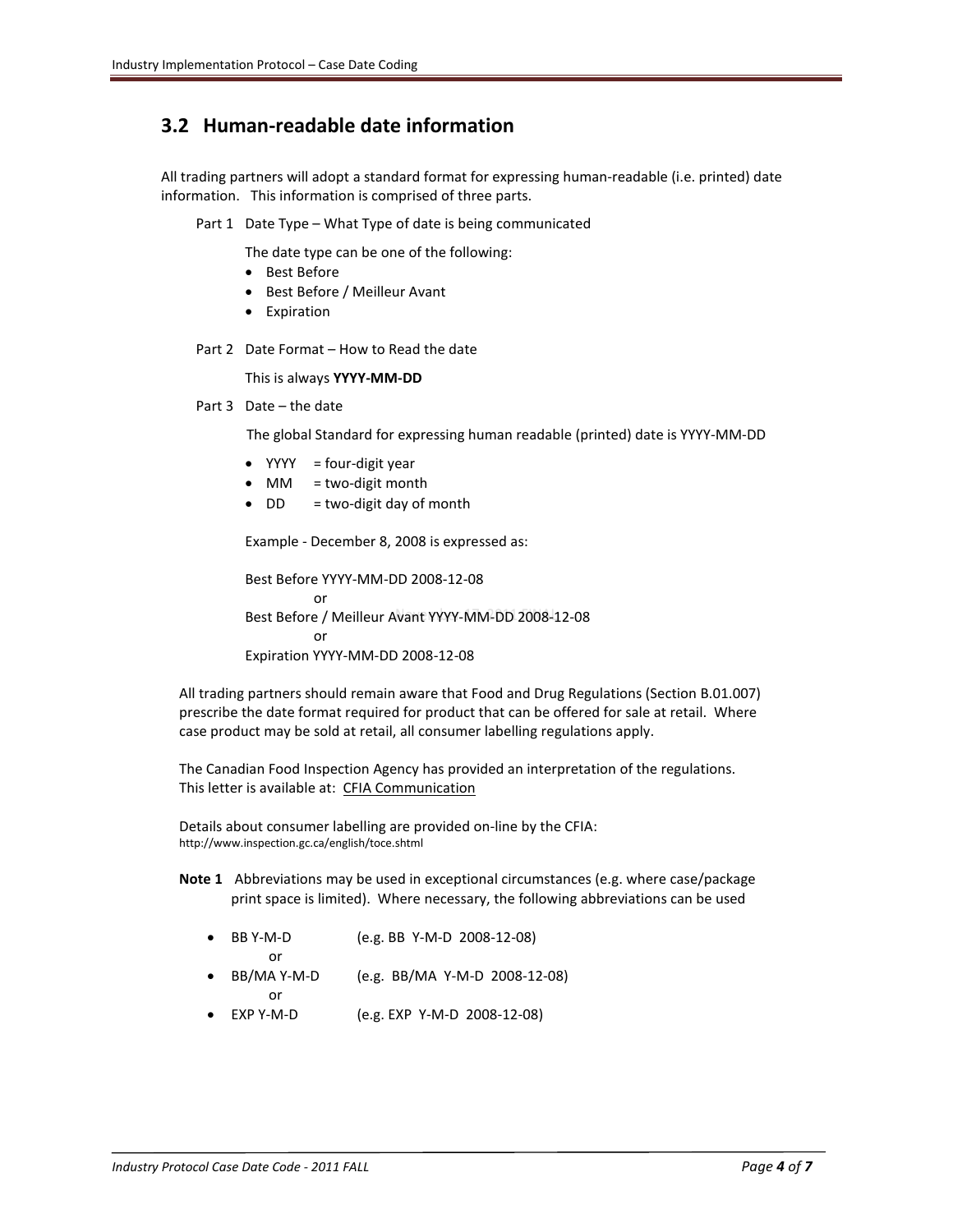## <span id="page-4-0"></span>**3.3 Machine-readable date information**

In addition to the human-readable date, all trading partners will adopt a standard format for expressing machine-readable (i.e. bar coded) date information. This information is expressed using the GS1-128 bar code standard and is comprised of 4 parts:

- **Part 1** GS1 Application Identifier (AI) 01. This indicates the information that follows is a Global Trade Item Number (GTIN)
- **Part 2** The GTIN
- **Part 3** GS1 Application Identifiers 15 or 17. AI 15 indicates the information that follows is a best before date. AI 17 indicates an Expiration date follows.
- **Part 4** Best Before or Expiration Date. This date is expressed in the standard format YYMMDD
- **Example 1** GS1-128 Case bar code (fixed weight product)

The product is GTIN 10012345678902 with a best before date of April 3, 2008. This information is encoded as follows:



**Example 2** GS1**-**128 Case bar code (variable weight product)

The product is GTIN 95012345678903 with a best before date of November 25, 2007. This information is encoded as follows:



**Example 3** This example shows how human and machine-readable dates may appear on a case.

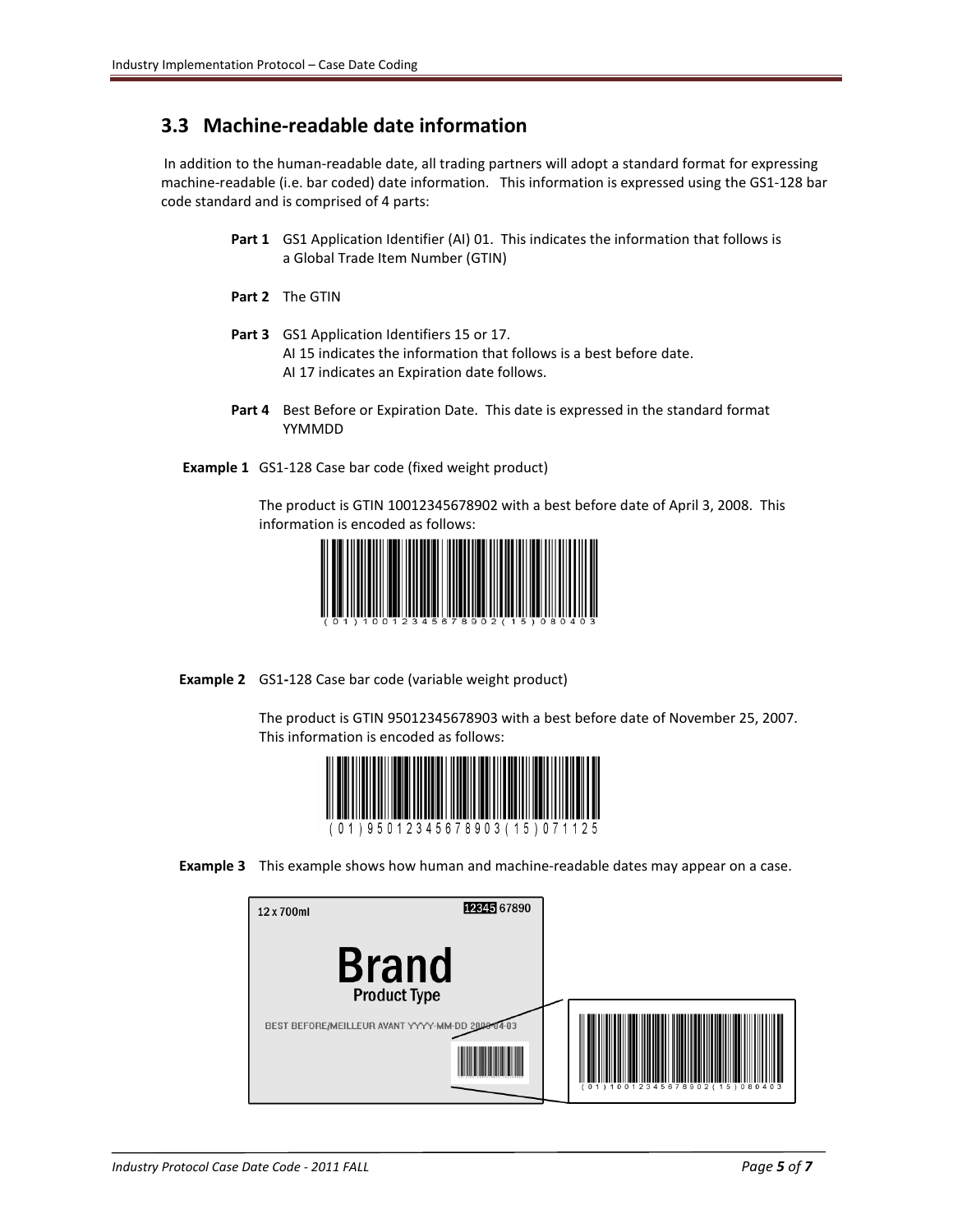## <span id="page-5-0"></span>**4 IMPLEMENTATION**

The industry agrees to the use of the defined date code formats and definitions as outlined in this protocol for managing stock rotation. The industry acknowledges that the date standard format expressed in the protocol will be accepted as the industry standard effective January 1, 2012.

Implementation and utilization is voluntary and should be discussed between individual trading partners.

November 17, 2011 FINAL